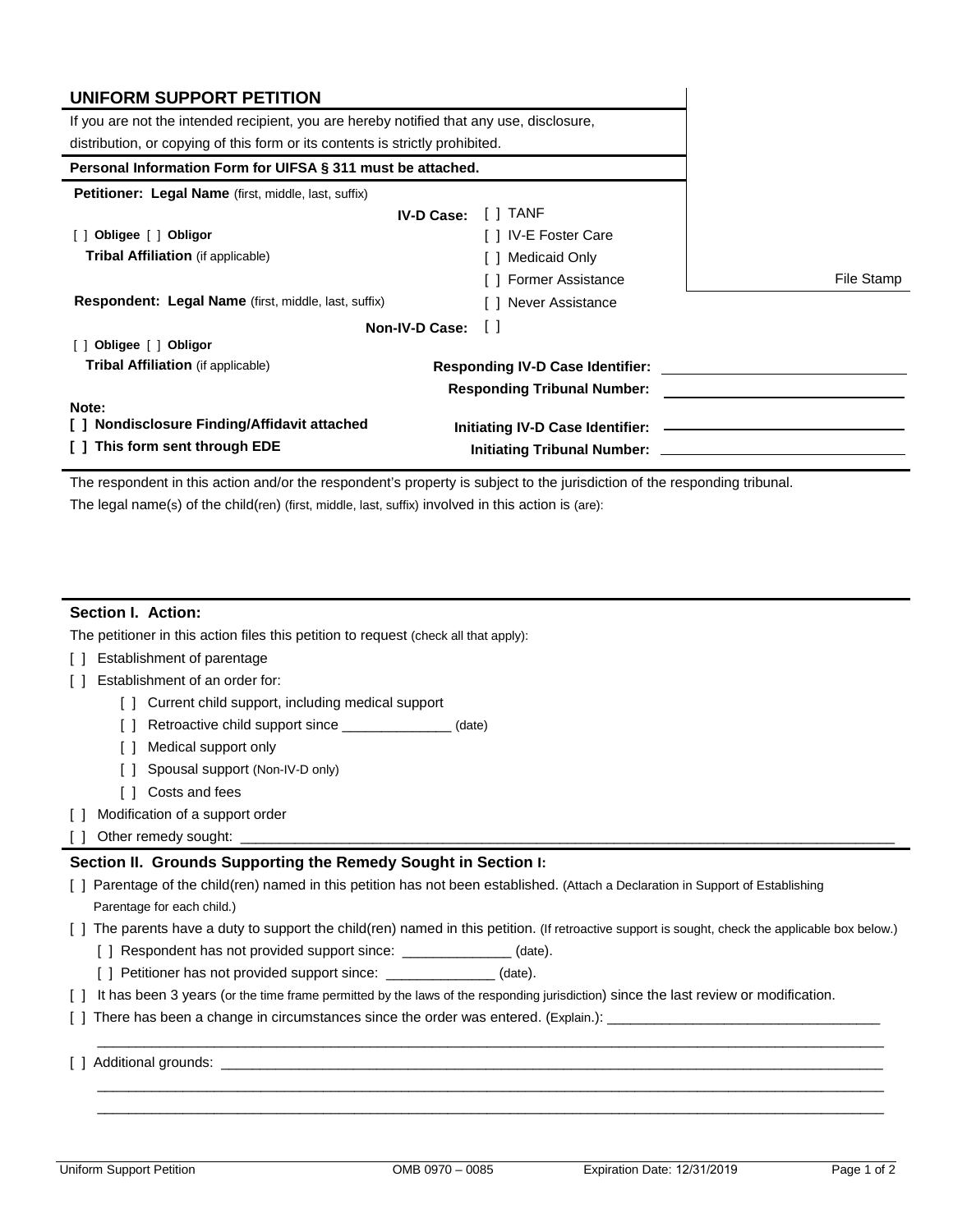# **UNIFORM SUPPORT PETITION, PAGE 2**

## **Section III. Servicemembers Civil Relief Act:**

As of the current date: (Check one of the following.)

- [ ] The respondent is in military service.
- [ ] The respondent is not in military service.
- [  $\parallel$  ] I am unable to determine whether the respondent is in military service.

The following facts support the statement regarding whether or not the respondent is in military service: (Be specific.)

Did you use the <u>Servicemembers Civil Relief Act</u> website to determine the respondent's military status? [] Yes []No (lf yes, attach the results.)

\_\_\_\_\_\_\_\_\_\_\_\_\_\_\_\_\_\_\_\_\_\_\_\_\_\_\_\_\_\_\_\_\_\_\_\_\_\_\_\_\_\_\_\_\_\_\_\_\_\_\_\_\_\_\_\_\_\_\_\_\_\_\_\_\_\_\_\_\_\_\_\_\_\_\_\_\_\_\_\_\_\_\_\_\_\_\_\_\_\_\_\_\_\_\_\_\_\_\_\_\_ \_\_\_\_\_\_\_\_\_\_\_\_\_\_\_\_\_\_\_\_\_\_\_\_\_\_\_\_\_\_\_\_\_\_\_\_\_\_\_\_\_\_\_\_\_\_\_\_\_\_\_\_\_\_\_\_\_\_\_\_\_\_\_\_\_\_\_\_\_\_\_\_\_\_\_\_\_\_\_\_\_\_\_\_\_\_\_\_\_\_\_\_\_\_\_\_\_\_\_\_\_

### **Section IV. Other Pertinent Information:**

The following documents are attached to and incorporated in this Petition:

[ ] Petitioner's General Testimony [ ] Declaration in Support of Establishing Parentage

- [ ] Acknowledgment of parentage [ ] Birth certificate/record of the child
- 
- [ ] Documentation regarding military service
- [ ] Other: \_\_\_\_\_\_\_\_\_\_\_\_\_\_\_\_\_\_\_\_\_\_\_\_\_\_\_\_\_\_\_\_\_\_\_\_\_\_\_\_\_\_\_\_\_\_\_\_\_\_\_\_\_\_\_\_\_\_\_\_\_\_\_\_\_\_\_\_\_\_\_\_\_\_\_\_\_\_\_\_\_\_\_\_\_\_

# **Section V. Declaration:**

Under penalty of perjury, all information and facts stated in this Uniform Support Petition are true to the best of my knowledge and belief.

Date

Printed name **Example 2** | Signature of petitioner [ ] Signature of IV-D representative/title

Date

Printed name of petitioner's private attorney and Signature of petitioner's private attorney attorney/bar number (if applicable)

## **Encryption Requirements:**

support agencies are encouraged to use the electronic applications provided by the federal Office of Child Support Enforcement. When communicating this form through electronic transmission, precautions must be taken to ensure the security of the data. Child Other electronic means, such as encrypted attachments to e-mails may be used if the encryption method is compliant with Federal Information Processing Standard (FIPS) Publication 140-2 (FIPS PUB 140-2).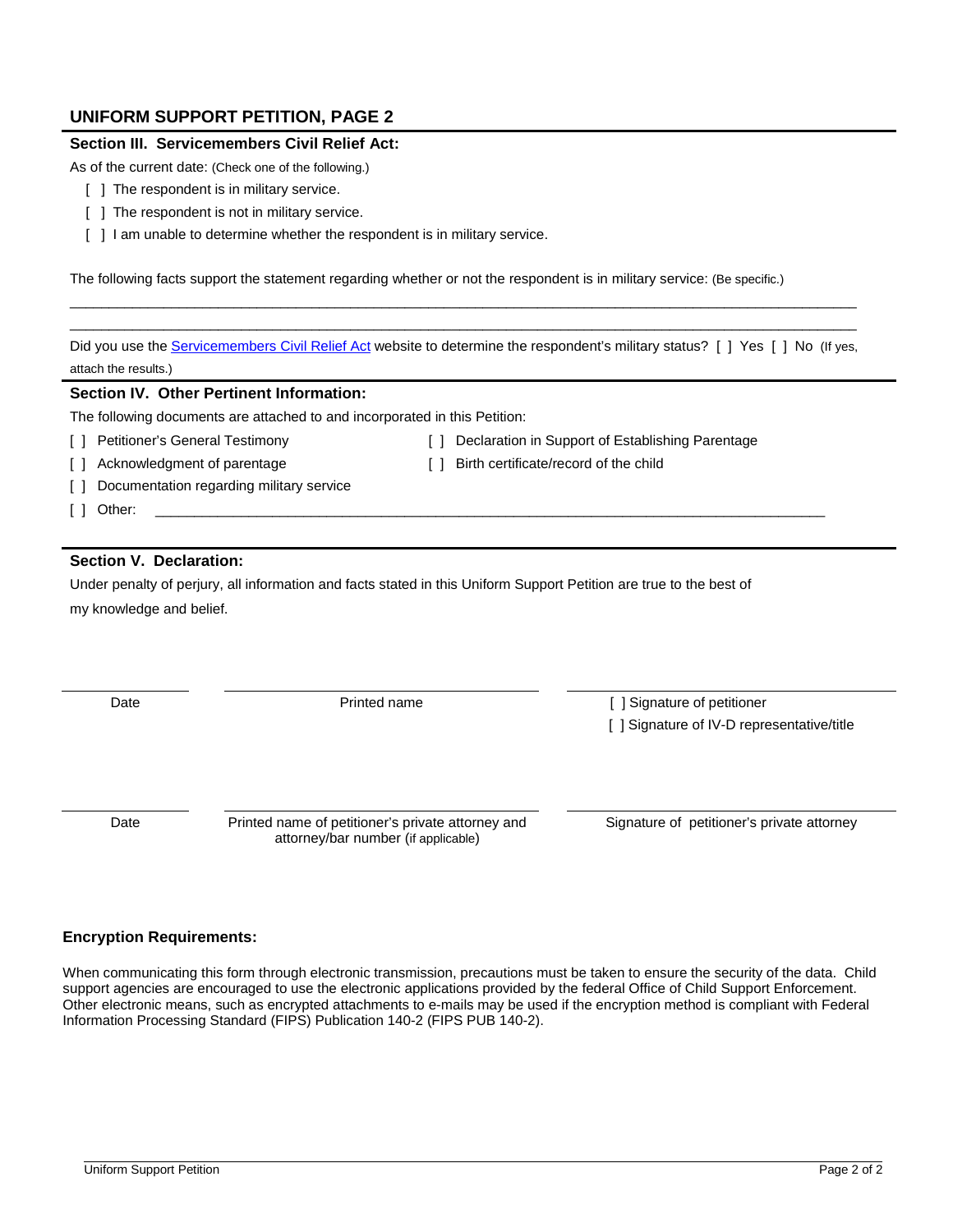## **INSTRUCTIONS FOR UNIFORM SUPPORT PETITION**

## **PURPOSE OF THE FORM:**

The Uniform Support Petition is a legal pleading needed to initiate an action in the responding tribunal. Its purposes are to assert that the tribunal has jurisdiction, to show enough facts to notify the respondent of the claim being made, and to provide the petitioner with a means to request specific action or relief. The petitioner can provide additional information in the accompanying affidavits and other attachments.

 If you are not the intended recipient, you are hereby notified that any use, disclosure, distribution, or copying of this form or its contents is strictly prohibited.

#### **The Personal Information Form for UIFSA § 311 must be attached.**

*Italicized* text that appears within a "box" refers to policy or provides additional information.

*For an address outside the United States, be sure to include the foreign country and postal code.* 

## **HEADING/CAPTION:**

- Identify the **petitioner** and **respondent** by full legal name (first, middle, last, suffix) and, if applicable, include the name of the tribe with which the petitioner or respondent is affiliated.
- Identify if the petitioner is the obligee or the obligor. This will clarify who is submitting the petition.
- Note that a Personal Information Form for UIFSA § 311 must be attached.
- • Check the appropriate box to identify the type of case: TANF, IV-E foster care, Medicaid only, former assistance, never assistance, or non-IV-D.

 *which the obligee's family receives Medicaid but does not receive TANF. A former assistance case might be a case for state arrears only or for a family that previously received TANF, but is not doing so at this time. TANF means the obligee's family is currently receiving IV-A cash payments. A Medicaid only case is a case in* 

**•** In the appropriate spaces, if applicable and known, enter the responding jurisdiction's IV-D case identifier and tribunal number.

*Tribal IV-D programs may choose to use the federal Intergovernmental forms. However, they are not required to use or accept such forms. If you have any questions, contact the tribal IV-D agency directly using the contact information on the OCSE website.* 

 *position, 0 (zero) in the second position, and then a 3-character tribal code defined by the Bureau of Indian Where forms request a locator code, note that tribal locator codes uniquely identify tribal cases with "9" in the first Affairs (BIA).* 

The responding jurisdiction is the jurisdiction that is working the case at the request of the initiating jurisdiction. Under "IV-D case identifier," enter the number/identifier identical to the one submitted on the Federal Case Registry, *which is a left-justified up to 15-character alphanumeric field, allowing all characters except asterisk and backslash, and with all characters in uppercase. Under "tribunal number," you may enter the docket number, cause number, or*  any other appropriate reference number that the responding tribunal may use to identify the case, if known.

**•** In the appropriate spaces, enter the initiating jurisdiction's IV-D case identifier, and, if applicable, tribunal number.

 *and with all characters in uppercase. Under "tribunal number," you may enter the docket number, cause number, or The initiating jurisdiction is the jurisdiction that referred the case to the responding jurisdiction for services. Under "IV-D case identifier," enter the number/identifier identical to the one submitted on the Federal Case Registry, which is a left-justified up to 15-character alphanumeric field, allowing all characters except asterisk and backslash, any other appropriate reference number that the initiating tribunal has assigned to the case.*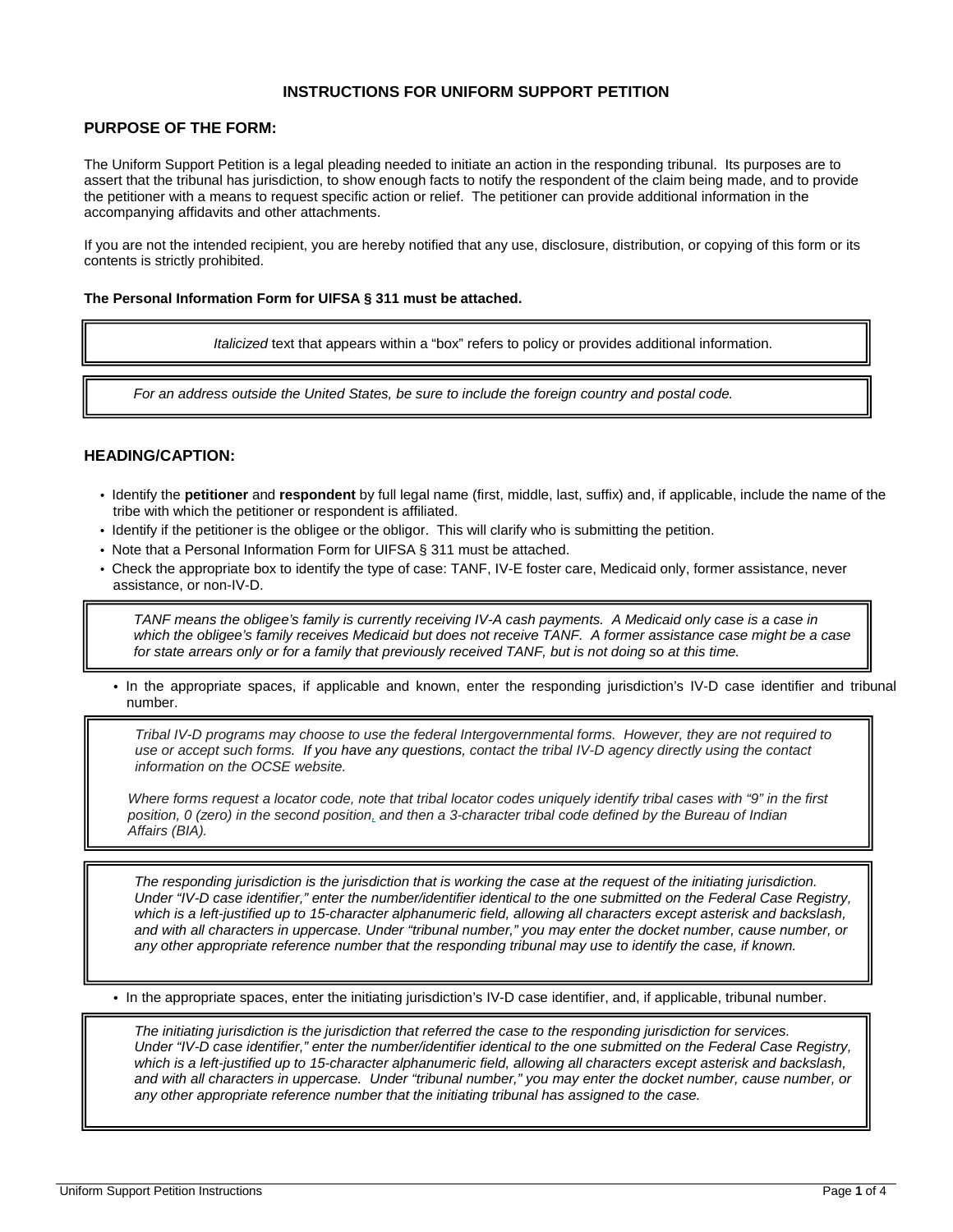In the "**NOTE:**" section, check any of the following that apply**:** 

 **• Nondisclosure Finding/Affidavit attached** - If there is a finding prohibiting disclosure of a party's or child(ren)'s section 312 of UIFSA. If there is a finding/affidavit prohibiting disclosure, the information must be sealed and may not be address/identifying information or an affidavit alleging that disclosure of such information would result in risk of harm, check the box for "Nondisclosure Finding/Affidavit attached" and attach a copy of the finding/affidavit in accordance with disclosed to the other party or the public. You may provide the address of the IV-D agency as a substitute address for the protected party.

 *pleading under oath that the health, safety, or liberty of a party or child would be jeopardized by disclosure of such information. In that event, the information must be sealed. UIFSA requires that the petition or accompanying documents include certain identifying information regarding the parties and child(ren) (e.g., residential address, social security number) unless a party alleges in an affidavit or a* 

 *If a jurisdiction has reason to believe that information should not be released because of safety concerns, it should ensure that there is a nondisclosure finding or an allegation in an affidavit or the pleading that disclosure of identifying information would result in a risk of harm, as provided under section 312 of UIFSA. In addition to identifying information included on this form, it may be appropriate to submit certain financial information under seal.* 

**• This form sent through EDE** - Check if this form was sent through the Electronic Document Exchange (EDE).

*The following options are available for making IV-D requests and sending information on IV-D cases:* 

- *1. CSENet transactions are the recommended method for making requests or sending information to another state. If CSENet is not listed as an option on the form, then it cannot be used to convey any of the requests for information or IV-D requests provided on the form. Supporting documentation should be sent through EDE, whenever possible. If certified copies are needed, hard copies should also be sent by mail. Mail or fax may also be used for all documents when EDE is not available.*
- *2. If CSENet transactions are not available in your state, EDE is the next preferred method for transmitting your request or information. Both your state and the receiving state must be using the EDE application to use this communication method.*
- *3. If the EDE application is not available in your state or the receiving state, then mail or fax must be used to communicate your request.*

## **Body of the Form:**

 By signing the petition, the petitioner asserts that the respondent in this action and/or the respondent's property is subject to the jurisdiction of the responding tribunal.

 suffix). Additional identifying information is provided in the Personal Information Form for UIFSA § 311. List the child(ren) on whose behalf the action in the petition is sought. Include each child's full legal name (first, middle, last,

## **Section I. Action:**

- Check the appropriate box(es) to indicate the action(s) requested. Multiple actions may be requested, as appropriate.
- • Check **"Establishment of parentage"** to request that parentage be established. Attach a "Declaration in Support of Establishing Parentage" for each child whose parentage is at issue.
- • Check **"Establishment of an order for"** to request that an order be established. Indicate the type of order by checking the appropriate box(es). The options are:
	- Check **"Current child support, including medical support"** to request the establishment of a new child support order.
	- • Check **"Retroactive child support"** to request support for a prior period. Provide the time period from which retroactive support is sought.

the time the order is set, or the obligor's earnings and income during the prior period. The award of retroactive support *Jurisdictions may establish child support awards covering a prior period, but such awards must be based on the responding jurisdiction's child support guideline and take into consideration either the current earnings and income at is not required under federal rules, but may be appropriate in accordance with the responding jurisdiction's law. The*  time period for any award of retroactive support will also be based on the responding jurisdiction's law. Not all *jurisdictions have authority to establish support orders for prior periods. A medical support provision must be included in any new or modified order in a IV-D case.* 

 • Check **"Medical support only"** in a Medicaid case to request medical support where a child support order does not exist and is not sought. If seeking to add medical support to an existing child support order, check "Modification of a support order."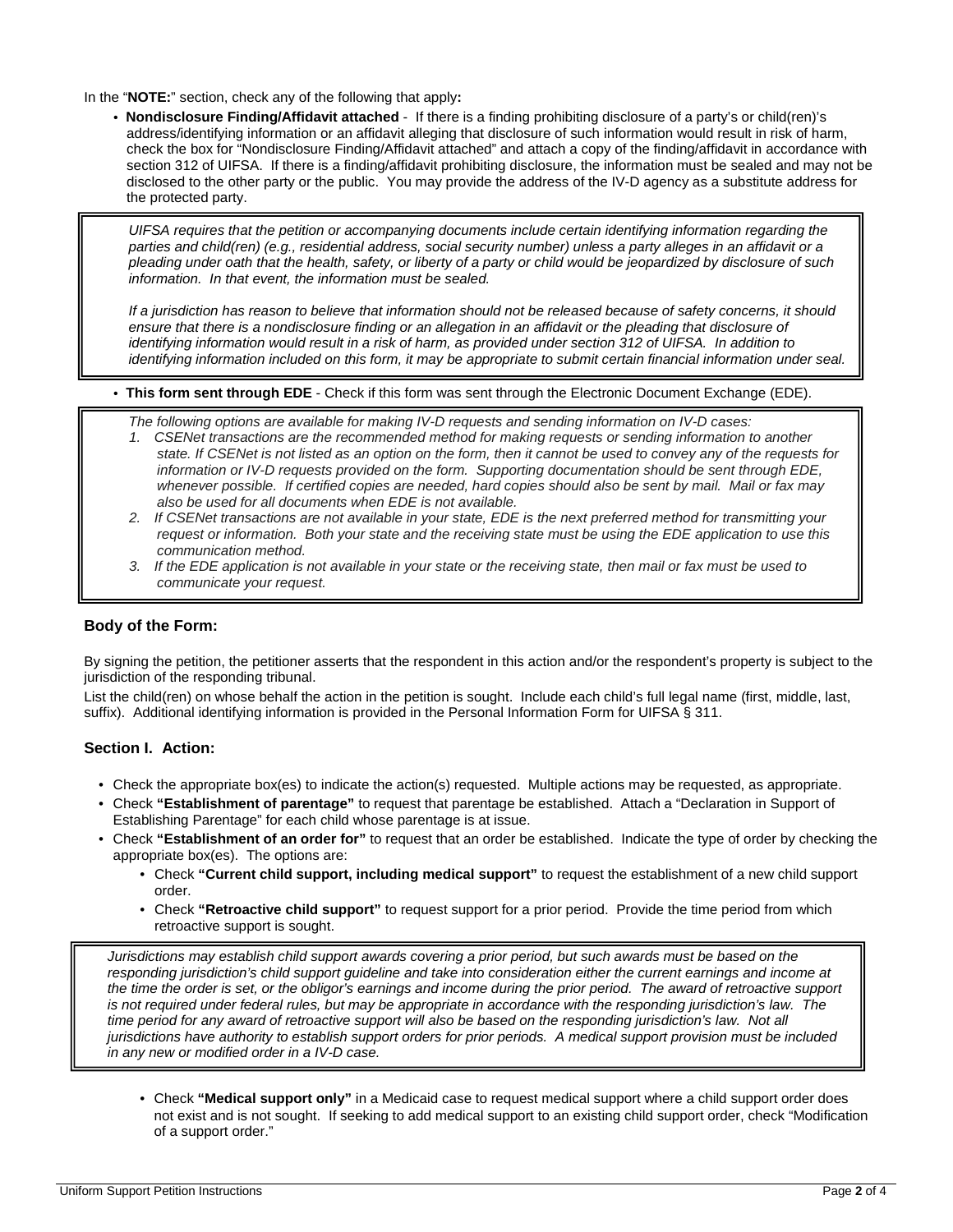- • Check **"Spousal support"** to request establishment of a spousal support order. **NOTE:** Do not check this item in a IV-D case. Establishment of spousal support is not a IV-D child support agency function, and a IV-D child support agency will not assist.
- • Check **"Costs and fees"** to request an order for expenses, such as location costs and genetic testing fees. Complete the General Testimony to detail the type and amount of these costs and fees.
- Check "Modification of a support order" to request modification of an existing order.
- • Check **"Modification of a support order"** to request modification of an existing order. Check **"Other remedy sought"** to request an action not listed in section I. Specify in the space provided the remedy the petitioner is requesting.

# **Section II. Grounds Supporting the Remedy Sought in Section I:**

- • Check **"Parentage of the child(ren) named in this petition has not been established. (Attach a Declaration in Support of Establishing Parentage for each child.)"** when the parentage of the child(ren) has not been established. Attach the Declaration in Support of Establishing Parentage form for each child.
- • Check **"The parents have a duty to support the child(ren) named in this petition"** when parentage is not an issue**.** 
	- support since:  provided. Check "**[ ] Petitioner has not provided support since: \_\_\_\_\_\_\_ (date)"** if the petitioner has not provided support and identify the last time support was provided. **NOTE**: The petitioner can be the obligor. • If you are requesting retroactive support, check the applicable box. Check "**[ ] Respondent has not provided (date)"** if the respondent has not provided support and identify the last time support was
- • Check **"It has been 3 years (or the time frame permitted by the laws of the responding jurisdiction) since the last review or modification"** when the petitioner seeks modification of the existing support order based on the passage of time permitted under the laws of the responding jurisdiction.
- petitioner seeks modification of the existing support order based on a change of circumstances since entry of the most recent  order. Explain the change in the space provided. • Check **"There has been a change in circumstances since the order was entered. (Explain.): \_\_\_\_\_\_"** when the
- • Check **"Additional grounds"** when the basis for the remedy sought is not listed on the form. Provide information about the basis for the remedy sought.

## **Section III. Servicemembers Civil Relief Act:**

 unable to determine whether or not the respondent is in military service, stating that the petitioner is unable to determine whether In any civil action or proceeding, including any child support proceeding, in which the respondent does not make an appearance, the tribunal, before entering judgment for the petitioner, must require the petitioner to file with the tribunal an affidavit (A) stating whether or not the respondent is in military service and showing necessary facts to support the affidavit; or (B) if the petitioner is or not the respondent is in military service. 50 U.S.C. 3931(b)(1).

 President or the Secretary of Defense for a period of more than 30 consecutive days for purposes of responding to a national or other lawful cause. 50 U.S.C. 3911(2). The term "military service" includes the following: active duty service as a member of the United States Army, Navy, Air Force, Marine Corps, or Coast Guard; service as a member of the National Guard under a call to active service authorized by the emergency; active service as a commissioned officer of the Public Health Service or of the National Oceanic and Atmospheric Administration; any period of service during which a servicemember is absent from duty on account of sickness, wounds, leave,

As of the date the petition is signed, check the appropriate box to indicate the respondent's military service.

- Check **"The respondent is in military service."** if the respondent is currently in military service.
- Check **"The respondent is not in military service."** if the respondent is currently not in military service.
- Check **"I am unable to determine whether the respondent is in military service."** if you are unable to determine if the respondent is currently in military service.

In the space provided, detail facts to support the checked statement that the respondent is or is not in military service.

Check "yes" or "no" to indicate whether you used the Servicemembers Civil Relief Act website

(https://www.dmdc.osd.mil/appj/scra/) to determine the respondent's military status. If "yes" then attach the results to this form. The Servicemembers Civil Relief Act website is maintained by the Department of Defense (DoD). The website allows one to check the active duty status of a servicemember based on a specific date, called the "Date of Interest." If DoD security certificates are not installed on your computer, you may experience security alerts from your internet browser when you attempt to access the website.